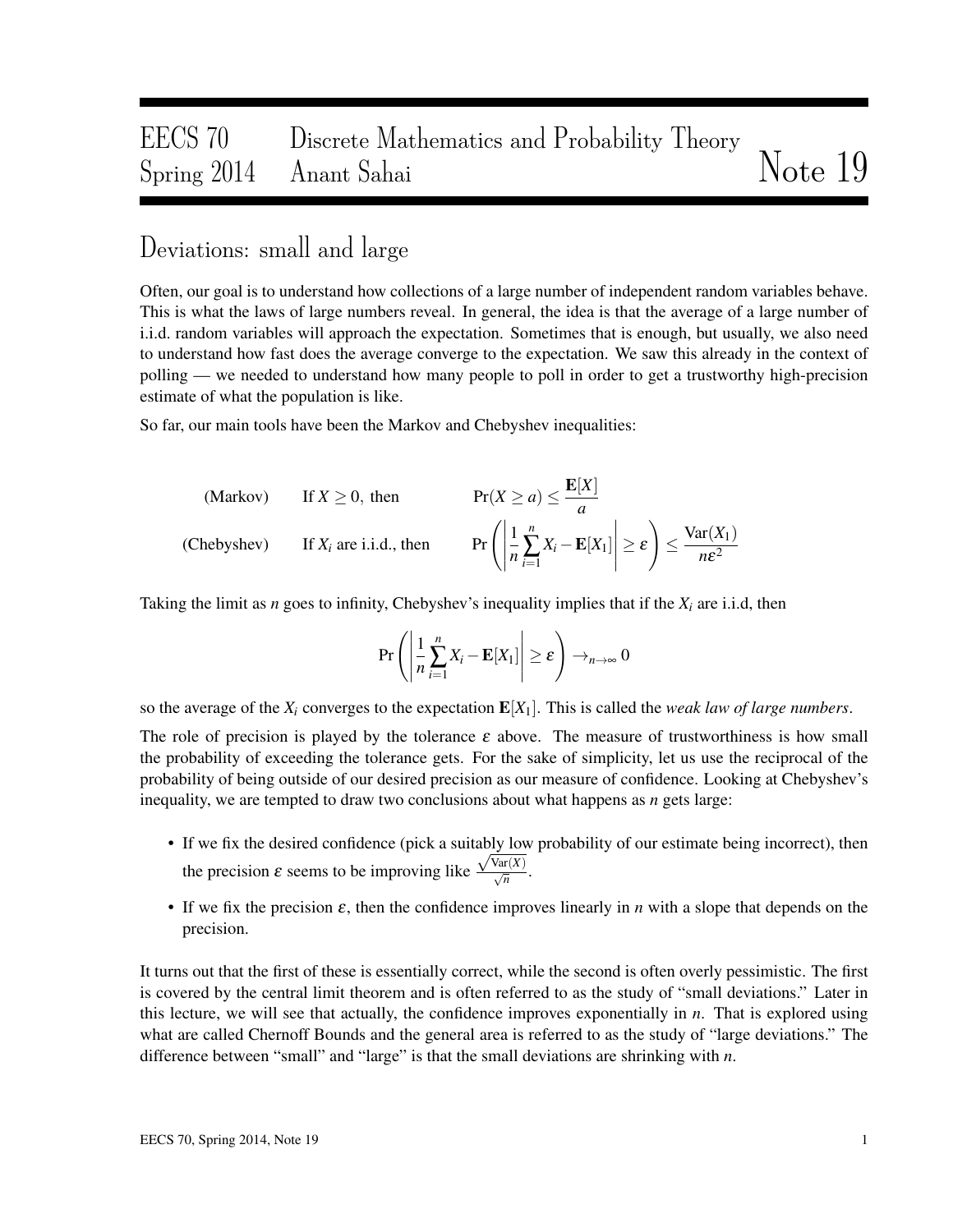## The Central Limit Theorem: studying "small" deviations

The Central Limit Theorem has a long and illustrious history. At an intuitive level, it says that the *appropriatelyscaled*<sup>1</sup> sum of a bunch of independent random variables behaves like a Gaussian (AKA Normal) random variable.

**Theorem 19.1**: (Central Limit Theorem) Let  $X_i$  be i.i.d. random variables with  $\mathbf{E}[X_i] = \mu$  and  $\text{Var}(X_i) = \sigma^2$ , and define

$$
Z_n=\frac{\sum_{i=1}^n X_i-n\mu}{\sqrt{n\cdot\sigma^2}}.
$$

Then for for all *z* we have

$$
\text{(CLT)} \qquad \lim_{n\to\infty}\Pr(Z_n\leq z)=\int_{-\infty}^z\frac{1}{\sqrt{2\pi}}e^{-x^2/2}\mathrm{d}x.
$$

We say that  $Z_n \to N(0,1)$ :  $Z_n$  converges in probability towards the standard Gaussian with mean 0 and variance 1.

Notice that the convergence above is in exactly the same sense (the CDF of  $Z_n$  converges) as the convergence of the appropriately scaled geometric random variables to a continuous-valued exponential random variable. The Berry-Esséen inequality gives a more precise quantification of the speed of this convergence:

(Berry-Esséen) 
$$
\left|\Pr(Z_n \leq z) - \int_{-\infty}^z \frac{1}{\sqrt{2\pi}} e^{-x^2/2} dx\right| \leq \frac{0.77 \mathbf{E}[|X_1 - \mathbf{E}[X_1]|^3]}{(\text{Var}(X_1))^{3/2} \sqrt{n}}.
$$

The convergence can be much faster than that<sup>2</sup>, but if all we know is that there exists a third moment  $\mathbf{E}[|X_1 - \mathbf{E}[X_1]|^3]$ , then that's pretty much the best that we can have. As a rule of thumb, you should be wary about using the CLT in the context of probabilities that are smaller than  $O(1/\sqrt{n})$ .

The CLT construction of  $Z_n$  is done specifically so that its mean is always zero and variance is always 1. The fact that the CLT works validates the  $\sqrt{\frac{\text{Var}(X)}{n}}$  $\frac{n(N)}{n}$  scaling of precision that even Chebyshev's coarser inequality predicted.

Example 1. (From Bertsekas and Tsitsiklis) We have 100 bags, with weight distributed uniformly in [5,50], so that the mean weight is 27.5lbs and the variance is 168.75lbs. Can we upper bound the probability that the total weight is larger than 3000lbs?

For comparison, let's see what happens if we use Chebyshev's inequality,

$$
\Pr\left(|\frac{1}{100}\sum_{i=1}^{100}X_i-\frac{2750}{100}|\geq 2.50\right)\leq \frac{168.75}{100\cdot (2.5)^2}\approx 0.27.
$$

That is a strict inequality, but intuitively it is overestimating the probability by a factor of two since it is also including the case of the average being significantly smaller than the mean as well.

<sup>&</sup>lt;sup>1</sup> Another way of interpreting the issue of appropriately scaling is to say that the sum of a bunch of appropriately small independent random variables behaves like a Gaussian. This is used to justify Gaussian distributions for thermal noise that results from the combined random motion of many molecules or electrons.

<sup>2</sup>You are strongly encouraged to use a computer to plot for yourself how fast the CDF converges for the following example: *X<sup>i</sup>* uniform. The case of Bernoulli random variables is illustrated at the end of this note. Both of these converge quite rapidly.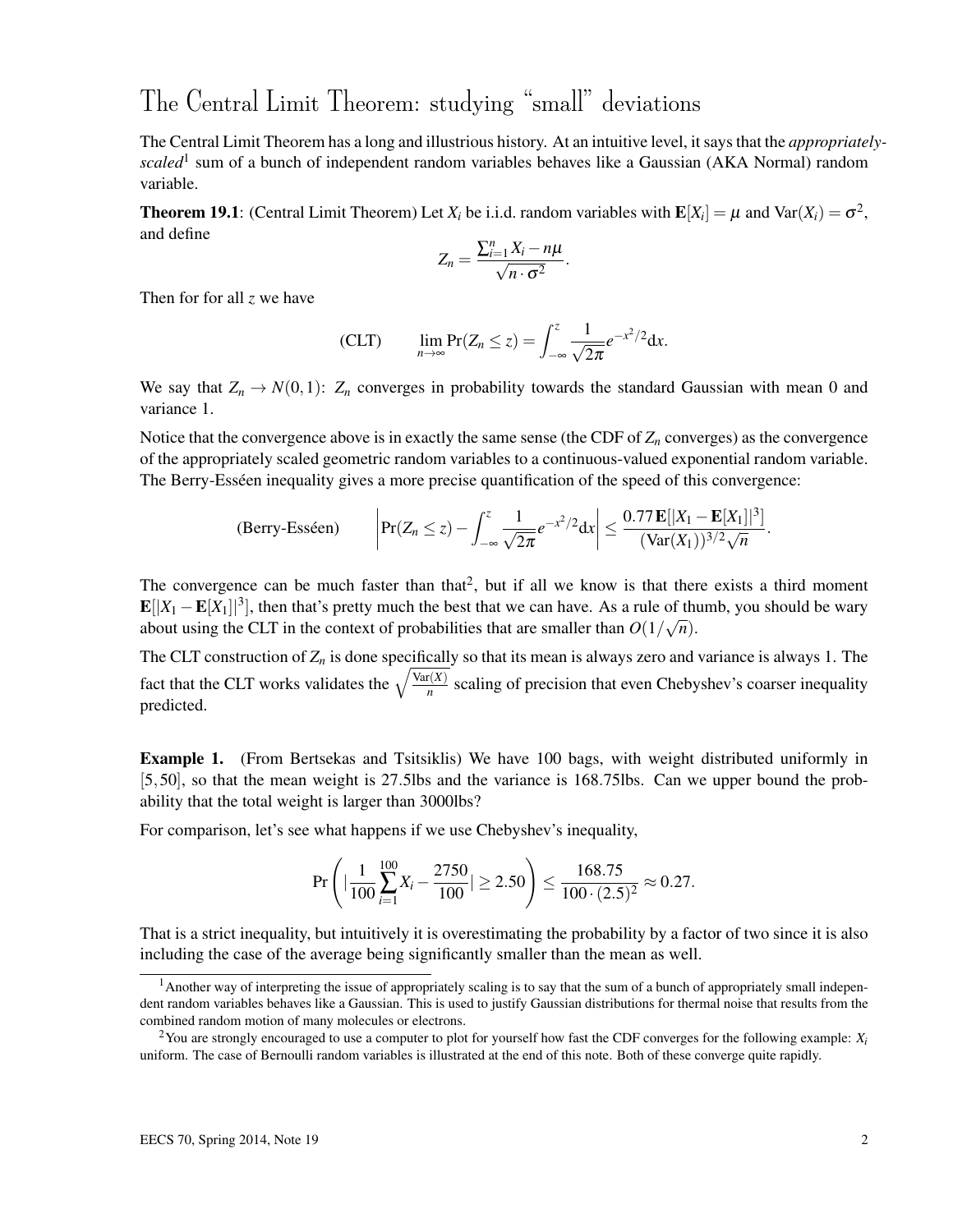If we use the CLT instead,

$$
\Pr\left(\sum_{i=1}^{100} X_i \ge 3000\right) = 1 - \Pr\left(\sum_{i=1}^{100} X_i < 3000\right)
$$
\n
$$
= 1 - \Pr\left(\frac{\sum_{i=1}^{100} X_i - 2750}{\sqrt{100 \cdot 168.75}} < \frac{250}{\sqrt{100 \cdot 168.75}}\right)
$$
\n
$$
\approx 1 - \Pr\left(Z < \frac{250}{\sqrt{100 \cdot 168.75}}\right) \approx 0.027.
$$

where *Z* is a random variable distributed as  $N(0,1)$ . So the CLT predicts that the probability of having a total weight of over 3000lbs is about 3%, which is much lower than the 27% bound (or 13% if we divide by two) that we got from Chebyshev's inequality!

It turns out that the Normal approximation here is very good even though the CLT is not a bound and 3% is not an appropriately low number according to the Berry-Esséen inequality. This is because the CLT is very good for the sums of bounded random variables like the uniform.

Remark. In order to use the CLT to get easily calculated bounds, the following approximations will often prove useful: for any  $z > 0$ ,

$$
\left(1 - \frac{1}{z^2}\right) \frac{e^{-z^2/2}}{z\sqrt{2\pi}} \le \int_z^{\infty} \frac{1}{\sqrt{2\pi}} e^{-x^2/2} dx \le \frac{e^{-z^2/2}}{z\sqrt{2\pi}}.
$$

This way, you can approximate the tail of a Gaussian even if you don't have a calculator capable of doing numeric integration handy. It also reveals how the tail scales in a "closed form" way. We will use this later.

Example 2. Imagine a polling situation, in which we assume that people have a probability *p* of supporting Obama. Suppose we poll *n* people, and we want the result to be within  $\pm 1\%$  of the true value *p* with probability at least 95%. Let  $M_n = \frac{1}{n} \sum_{i=1}^n X_i$  be the average vote of the polled persons. We want to choose *n* big enough so that  $Pr(|M_n - p| \ge 0.01) \le 0.05$ .



Figure 1: The distribution  $M_n - p$  is symmetric, and we are looking for *tail bounds*.

Since the distribution of  $M_n$  is symmetric around its mean, we can use this symmetry to write  $Pr(|M_n - p| \geq$  $(0.01) \approx 2 \Pr(M_n - p \ge 0.01)$ . Because the  $X_i$  are Bernoulli(*p*), we can bound their variance by 1/4, so  $Var(M_n) \leq \frac{1}{4n}$ . Dividing both sides by the square root of the variance to put the probability into the CLT form, we get

$$
Pr(|M_n - p| \ge 0.01) \approx 2 \Pr\left(\frac{M_n - p}{\sqrt{1/4n}} \ge \frac{0.01}{\sqrt{1/4n}}\right) \approx 2 \Pr(Z \ge 0.01 \cdot 2 \cdot \sqrt{n}) = 0.05.
$$

EECS 70, Spring 2014, Note 19  $\frac{3}{3}$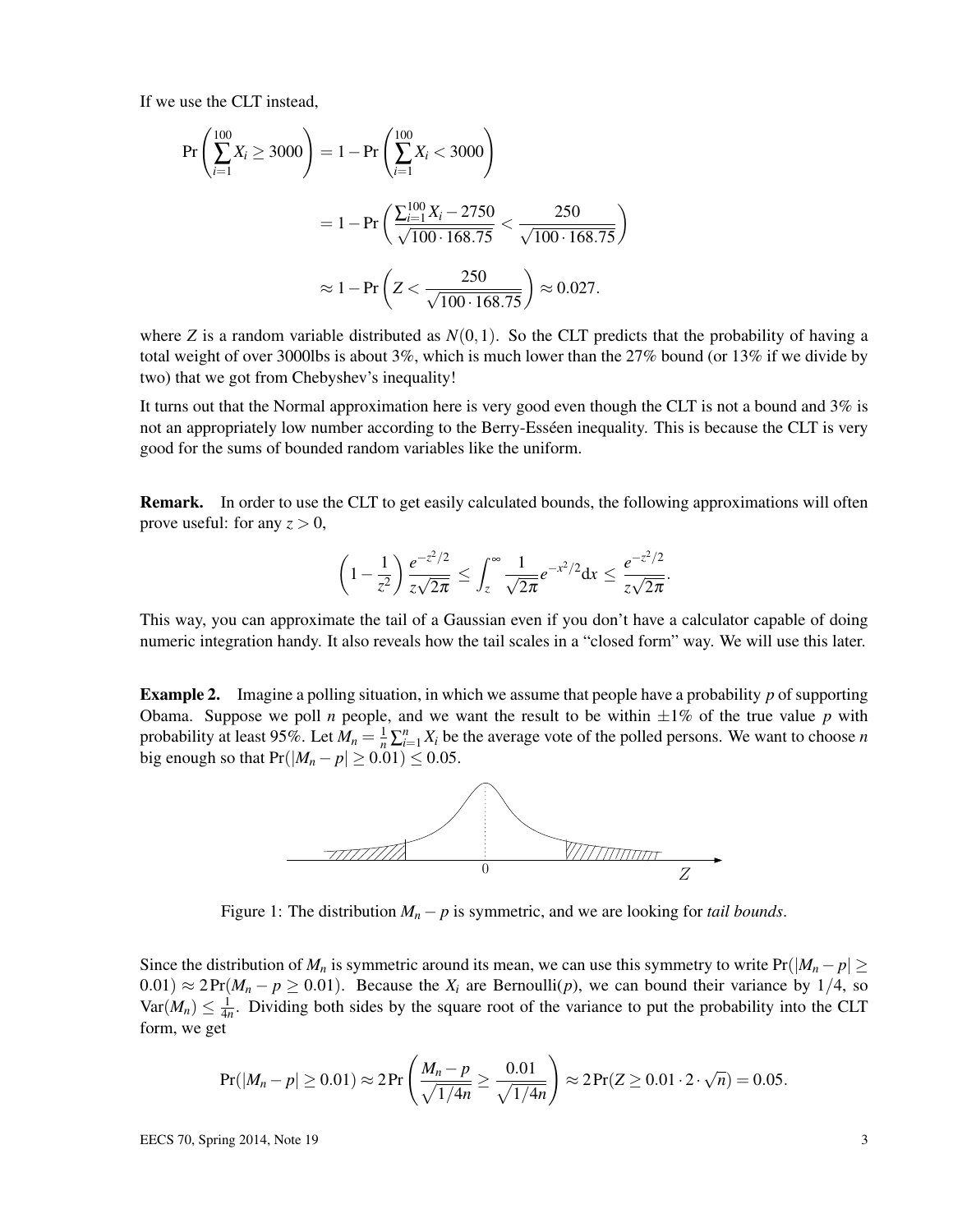This was valid because we know that  $\frac{M_n - p}{\sqrt{M_n}}$  $\frac{n-p}{1/4n}$  has a variance that is something less than 1. So its tail probability is approximately no worse than a standard Gaussian. This gives us the equation  $Pr(Z \ge 0.01 \cdot 2 \cdot \sqrt{n}) = 0.025$ , where the unknown is *n*. Equivalently  $\int_{0.01 \cdot 2\sqrt{n}}^{\infty} \frac{1}{\sqrt{2}}$  $\frac{1}{2\pi}e^{-x^2/2}dx = 0.025$ , which has a solution  $n \approx 9604$ . You can find this using a computer.

In this calculation we used the approximation given by the CLT, but how good is it? If we work out the exact computation, using the fact that  $M_n$  is a scaled binomial and the worse-case parameter  $p = 1/2$ , then we get that  $n = 9604$  will give us a 95.1% probability of being within .01 of the true value p: in this case, the CLT's approximation is very good<sup>3</sup>!

So if the CLT is so much better, why use Chebyshev's inequality at all? The reason is that Chebyshev is a bound that works for all  $\varepsilon$  and probabilities, is always a valid upper bound but is very conservative. The CLT is often much sharper, however it only works for  $\varepsilon$  of appropriate scale and does not give a rock-solid bound as it is an approximation and not a bound.

Is it possible to strengthen Chebyshev's inequality to get a bound nearly as sharp as the CLT's, under appropriate assumptions? This is what we are going to see in the next section.

## Chernoff Bounds: large deviations

Our goal is to better bound the quantity  $Pr(X > a)$ , i.e. we want to show a *tail bound*. If we were to plot the true probability of the average of many i.i.d. random variables being far from their mean, we would find that it would make approximately a straight line on log-linear paper with the probability measured on a logarithmic scale and *n* on a linear one. (See Figures 3 and 4.)

That empirical observation drives us to see if we can find an exponential bound for such deviations. The CLT turns out to have an exponential dependence<sup>4</sup> on  $n$ , but it is not a proper bound and cannot be trusted for such small probabilities. (See Figures 3 and 4 for a demonstration of how the CLT can go wrong.)

This forces us to start from scratch to get a bound. So we return to Markov's Inequality, but instead of using a quadratic function like we did to derive Chebyshev's Inequality, we try using an exponential.

Let's choose a parameter  $s > 0$  and write

$$
Pr(X \ge a) = Pr(e^{sX} \ge e^{sa})
$$
  
 
$$
\le E[e^{sX}]e^{-sa}.
$$
 (by Markov's inequality)

We could do this because exponentials are monotonically increasing as long as the base is larger than 1. The freedom to choose  $s > 0$  is just our freedom to choose the base of the exponential we are using. Since this is true for every *s*, we have

$$
Pr(X \ge a) \le \min_{s>0} (E[e^{sX}]e^{-sa})
$$
  
=  $e^{-\Phi_X(a)}$ 

where  $\Phi_X(a) = \max_{s \ge 0} (sa - \ln E[e^{sX}])$  is obtained by taking logarithms and realizing that the minus sign flips the minimization into a maximization. Notice that there is no harm in also allowing  $s = 0$  into the

<sup>3</sup> Instead of the CLT, use Chebyshev's inequality to find the number of people *n* that you need to poll to get the same confidence interval with the same probability. How does this number compare to the one we got using the CLT? (Hint: you should get  $n \approx 50000.$ 

<sup>4</sup>The *x* 2 in the exponential cancels the <sup>√</sup> *n* to give rise to a single exponential. Work it out for yourself using the bounds we gave above for the tail probability of a Gaussian.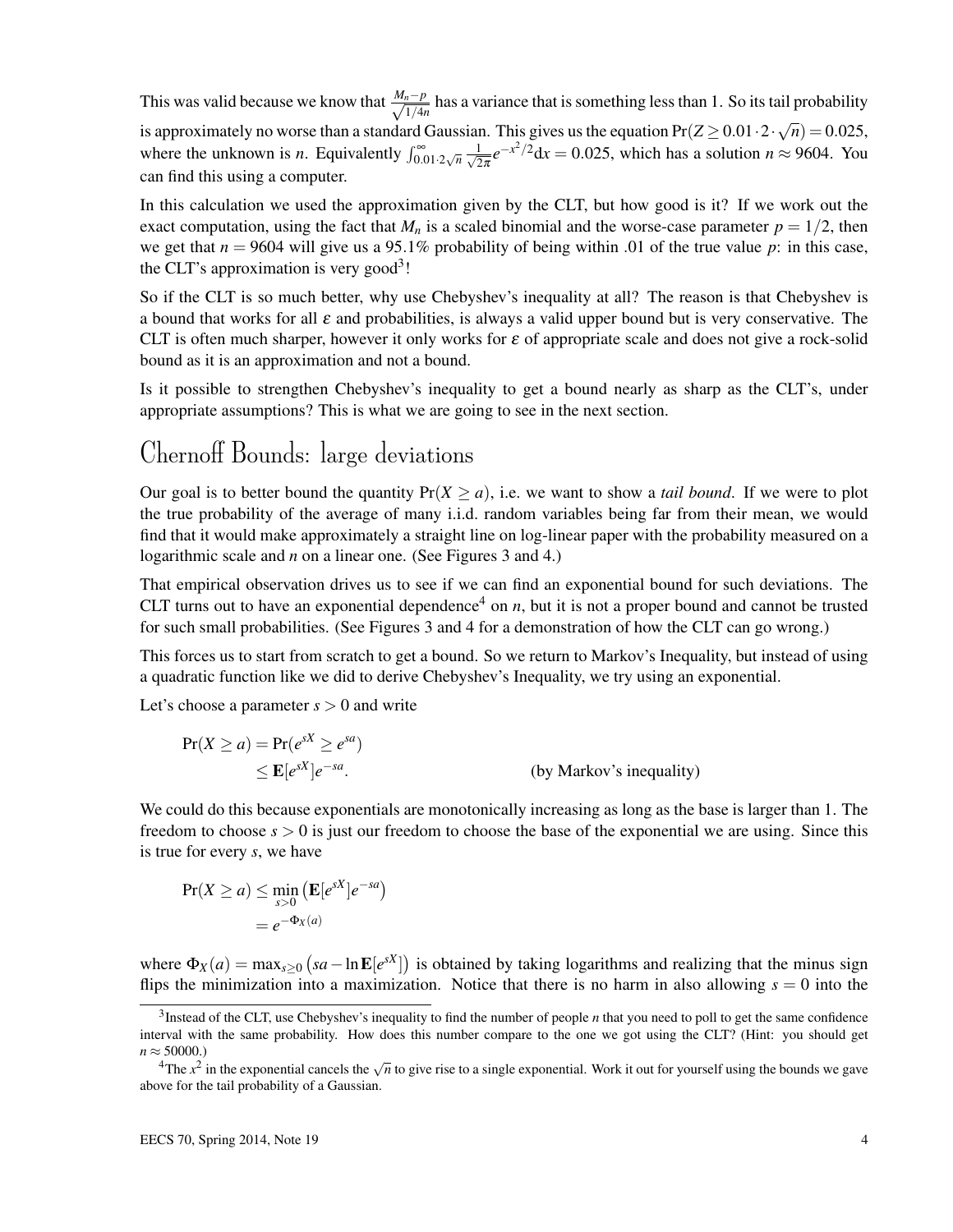maximization since it gives a valid bound because probabilities are always no bigger than 1. The above minimization can be solved using standard calculus techniques as we will illustrate shortly by means of an example.

Now imagine that we had started with *X* being an average  $X = \frac{1}{n} \sum_{i=1}^{n} X_i$ . Then  $Pr\left(\frac{1}{n} \sum_{i=1}^{n} X_i \ge a\right) =$  $\Pr\left(\sum_{i=1}^{n} X_i \ge na\right) \le e^{-\Phi_{\sum_{i=1}^{n} X_i}(na)},$  where

$$
\Phi_{\sum_{i=1}^n X_i}(na) = \max_{s>0} \left( sna - \ln \mathbf{E}[e^{s\sum_{i=1}^n X_i}]\right).
$$

But  $e^{s\sum_{i=1}^{n} X_i} = \prod_{i=1}^{n} e^{sX_i}$ , so

$$
\ln \mathbf{E}[e^{s\sum_{i=1}^{n}X_i}]=\ln \prod_{i=1}^{n} \mathbf{E}[e^{sX_i}]
$$

where we used the independence of the  $X_i$  to write that the expectation of the product was equal to the product of the expectations. Since the  $X_i$  are i.i.d,  $\mathbf{E}[e^{sX_i}]$  is the same regardless of the value for *i*. This, combined with fact that the log of a product is the sum of the logs, results in

$$
\Phi_{\sum_{i=1}^{n} X_i}(na) = n \max_{s>0} (sa - \ln \mathbf{E}[e^{sX_1}])
$$

$$
= n \Phi_{X_1}(a)
$$

which gives us our final bound:

(Chernoff) 
$$
\Pr\left(\frac{1}{n}\sum_{i=1}^{n}X_{i}\geq a\right)\leq e^{-n\Phi_{X_{1}}(a)}.
$$

This is the exponentially decreasing bound that we expected from the form of the CLT. All that is required is to verify that the  $\Phi_{X_1}(a) > 0$ .

Extended Example. Consider our usual "packet loss" network experiment, and define

$$
X_i = \begin{cases} 1 & \text{if a packet is dropped} \\ 0 & \text{if the packet is not dropped} \end{cases}
$$

Assume that drops are i.i.d. Bernoulli( $p$ ). We want to get a bound on the probability that the proportion of drops exceeds the safety margin of an error-correcting code. Assume that our code can recover upto a fraction *a* of drops. Even Chebyshev's inequality tells us that as long as  $a > p$  and our code-length *n* is large enough, we do not have to fear losing our message. But how large does *n* have to be to give us a very low probability of error? Or alternatively, if the *n* we have is known, how low does *p* have to be?

Suppose that the code was designed for  $a = 0.15$ . For probabilities like  $10^{-6}$ , Chebyshev's inequality is hopelessly conservative. Having *n* in the millions would be practically infeasible. Suppose *n* was something more reasonable like 1024. How high of an underlying loss probability *p* can we tolerate while still maintaining our  $10^{-6}$  probability guarantee for the loss of the entire message. Chebyshev's inequality would ask us to solve the equation  $p(1-p)/(1024*(p-0.15)^2) = 10^{-6}$  for p. This is a quadratic that is easily solved, and gives the pitifully low value of  $p = 0.000023$  for the acceptable underlying probability of a lost packet. Could this be true? That a code of length 1024 that can tolerate upto 15% packet drops can only safely be run on an essentially drop-free network? That would be bad news indeed.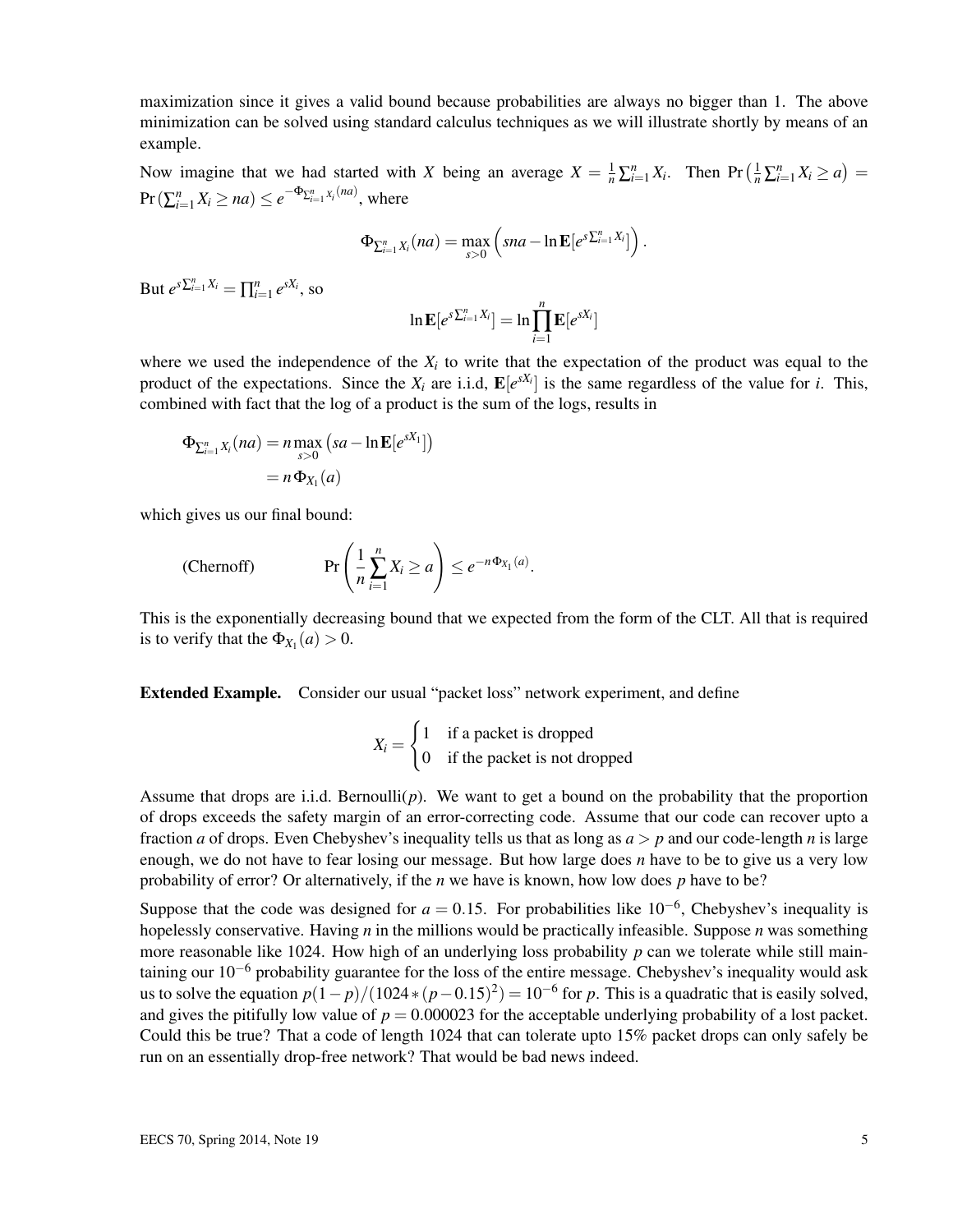This is where Chernoff bounds shine. They reveal that we can easily tolerate an underlying network that randomly drops with a probability of around 9.78%. In reality, we would be safe as long as<sup>5</sup> that drop probability is below<sup>6</sup> 10.23%, and so we can see how close the Chernoff bound is getting us. Meanwhile, the CLT would be slightly aggressive in this case and suggests<sup>7</sup> that we could tolerate up to a 10.45% drop probability.

To calculate the Chernoff bound, we need to evaluate

$$
\mathbf{E}[e^{sX_1}] = \sum_{x} \Pr(X_1 = x) e^{sX_1}
$$

$$
= p e^s + (1 - p) \cdot 1.
$$

To compute  $\Phi_{X_1}$  we need to maximize the expression  $sa - \ln(pe^s + (1-p))$  over all  $s \ge 0$ . Taking the derivative with respect to *s* and setting to 0, we get

$$
a - \frac{pe^s}{pe^s + (1 - p)} = 0
$$

Solving for  $e^s$ , we get  $e^s = \frac{1-p}{1-q}$ 1−*a* · *a*  $\frac{a}{p}$ . Since we require  $s \ge 0$ , we should check that  $e^s \ge 1$ , which is the case if and only if  $a \geq p$  (this makes sense, and it is the interesting case anyways). So we get that

$$
\Phi_{X_1}(a) = a \ln \frac{a}{p} + a \ln \frac{1-p}{1-a} - \ln \left( (1-p) \frac{a}{1-a} + (1-p) \right)
$$
  
=  $a \ln \frac{a}{p} + (a-1) \ln \frac{1-p}{1-a}$   
=  $a \ln \frac{a}{p} + (1-a) \ln \frac{1-a}{1-p}$ 

This last expression is called the Kullback-Liebler Divergence, usually denoted by  $D(a||p) \ge 0$ , and it is 0 only if  $a = p$ . So in this example we get the bound

$$
\Pr\left(\frac{1}{n}\sum_{i=1}^n X_i \ge a\right) \le e^{-nD(a||p)}.
$$

Notice that this expression is exactly what Stirling's approximation predicted back when we first applied it to unfair coin tosses!

Anyway, if we plot this bound against the real value on a log-linear scale, it turns out that the slope given by  $D(a||p)$  is asymptotically correct. Experimentation will further reveal that the Chernoff bound tends to  $\mathcal{D}(a||p)$  is asymptotically correct. Experimentation will future feveal that the Chefnon bound tends to overestimate<sup>8</sup> the probability by a factor of roughly  $\sqrt{n}$ . The deep reasons for this are a bit subtle<sup>9</sup>, but are explored in graduate courses in the Statistics department. This turns out to have some implications for machine learning algorithms and artificial intelligence approaches to classification and search.

<sup>&</sup>lt;sup>5</sup>This exact calculation involves calculating the exact probability that the Binomial (1024,  $p$ ) random variable is greater or equal to 154 drops. This can be done numerically. You should practice doing this for your own confidence.

<sup>&</sup>lt;sup>6</sup>Some students find even the 10% number troubling. After all, the code protects against 15% drops so why can't we use it on a network that drops 15% on average? This is actually an important engineering issue and the reason is that our desired reliability is very high. We want the code to work 99.9999% of the time. This requires an extra margin of overdesign.

<sup>&</sup>lt;sup>7</sup>Can you do this calculation on your own? If you knew  $p < 0.15$ , the CLT would say that the probability of error is the same as a standard Normal random variable exceeding  $\frac{(0.15-p)1024}{1024p(1-p)}$ . This can be solved numerically for the critical *p* that gets us just under  $10^{-6}$ .

<sup>&</sup>lt;sup>8</sup>Dividing the Chernoff Bound by  $n+1$  gives a valid lower bound to the probability. This is proved in EECS 229A.

<sup>&</sup>lt;sup>9</sup>You would be correct in suspecting that this has some connection to the CLT since the CLT reveals that  $\frac{1}{\sqrt{n}}$  governs the essential precision that can be resolved with *n* samples.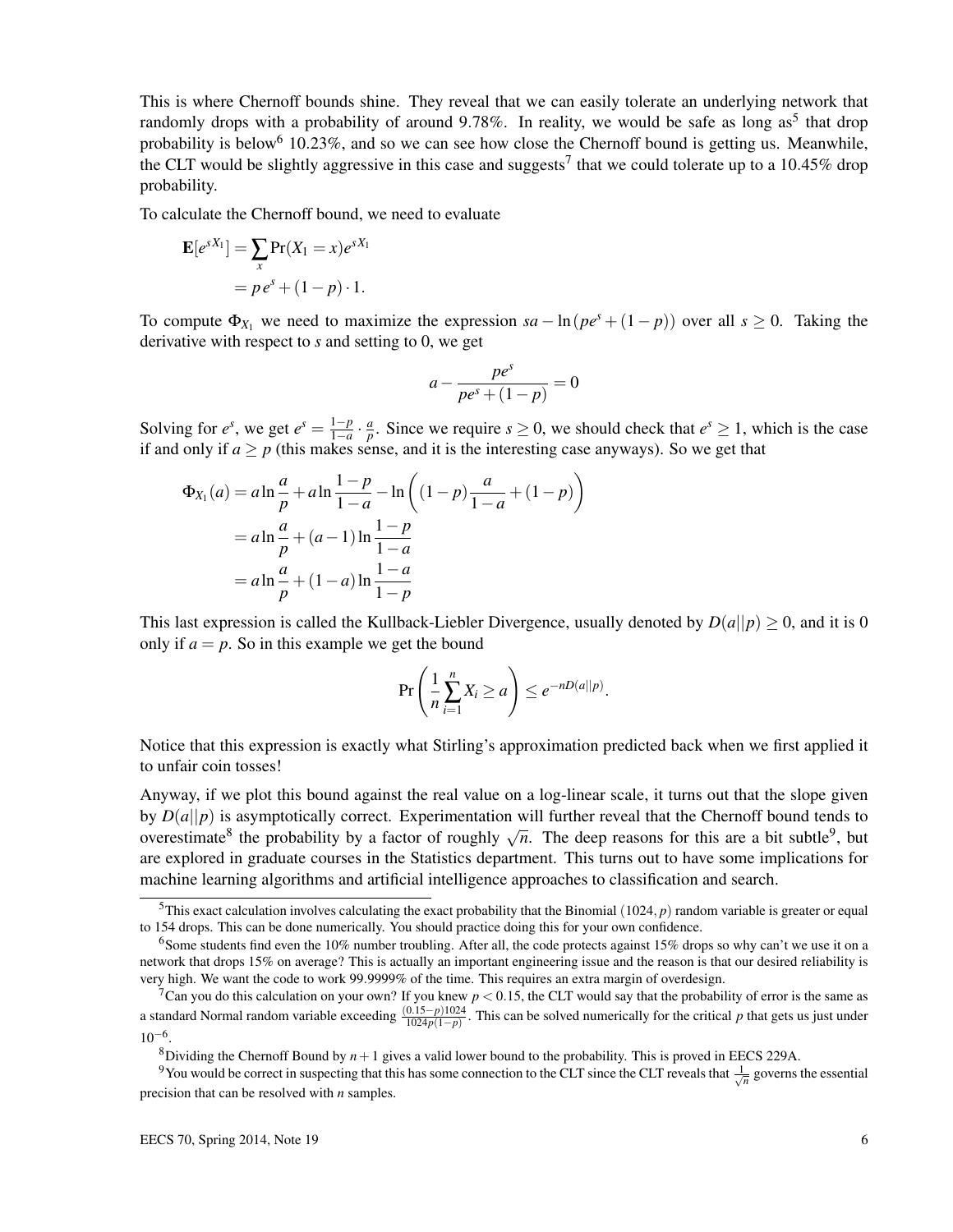Remark. We got a bound on the upper tail; if we're interested in the lower tail a similar derivation starting from  $Pr(\frac{1}{n}\sum_{i=1}^{n}X_i \le a) = Pr(\frac{1}{n}\sum_{i=1}^{n}(-X_i) \ge -a)$  would result in a calculation of  $\Phi_{-X_1}(-a)$  that would in tern yield a similar bound valid for  $a \leq p$ :

$$
\Pr\left(\frac{1}{n}\sum_{i=1}^n X_i \le a\right) \le e^{-nD(a||p)}.
$$

By luck, the expression turns out to look exactly the same. You should do the detailed derivation for yourself to make sure you understand how this sort of argument works.

The homework asks you to evaluate Chernoff-like bounds using other techniques. Those are often useful when you want to generalize to other cases.

Taylor Expansions and connecting the Chernoff Bound to the CLT We have not proved that the Central Limit Theorem holds and so the CLT might seem rather mysterious. You can get some insight into the CLT by exploring how the value of  $D(a||p)$  scales when *a* is in the vicinity of *p*. To study this, we'll do a Taylor expansion of the KL-divergence. Expand  $D(a||p)$  as

$$
D(a||p) = a \ln a - a \ln p + (1 - a) \ln(1 - a) - (1 - a) \ln(1 - p).
$$

Taking the derivative with respect to *a* gives

$$
\frac{\partial}{\partial a}D(a||p) = \ln a + 1 - \ln p - \ln(1 - a) - 1 + \ln(1 - p)
$$

$$
= \ln \frac{a}{p} + \ln \frac{1 - a}{1 - p}
$$

So the derivative is 0 at  $a = p$ . This means that it is flat there where the value of the function is zero. Taking the second derivative gives us

$$
\frac{\partial^2}{\partial^2 a}D(a||p) = \frac{1}{a} + \frac{1}{1-a}
$$

$$
= \frac{1}{a(1-a)}.
$$

This is always positive, so  $D(a||p)$  is convex in *a*. Immediately, we can see that  $D(a||p) \ge 0$ . Furthermore, doing a Taylor expansion<sup>10</sup> in the vicinity of *p*, this means that  $D(p+\varepsilon||p)$  behaves quadratically in  $\varepsilon$  for small  $\varepsilon$ . Therefore for small deviations  $\varepsilon$  we get the following approximate bound that can be massaged into a familiar form.

$$
\Pr\left(\frac{1}{n}\sum_{i=1}^{n}X_{i} \ge p + \varepsilon\right) \le \approx \exp(-n\left(\frac{\varepsilon^{2}}{2p(1-p)}\right))
$$
\n
$$
\Pr\left(\frac{(\sum_{i=1}^{n}X_{i}) - np}{\sqrt{np(1-p)}} \ge \frac{\sqrt{n}\varepsilon}{\sqrt{p(1-p)}}\right) \le \approx \exp(-\frac{1}{2}\left(\frac{\sqrt{n}\varepsilon}{\sqrt{p(1-p)}}\right)^{2})
$$

This shows that the CLT scales correctly in that the exponents agree in the vicinity of the mean. The corereason is that the relevant second derivative of the divergence is the reciprocal of the variance.

<sup>10</sup>Remember, a Taylor expansion is  $f(x+\varepsilon) \approx f(x) + f'(x)\varepsilon + \frac{1}{2}f''(x)\varepsilon^2 + \frac{1}{3!}f'''(x)\varepsilon^3 + \cdots$ .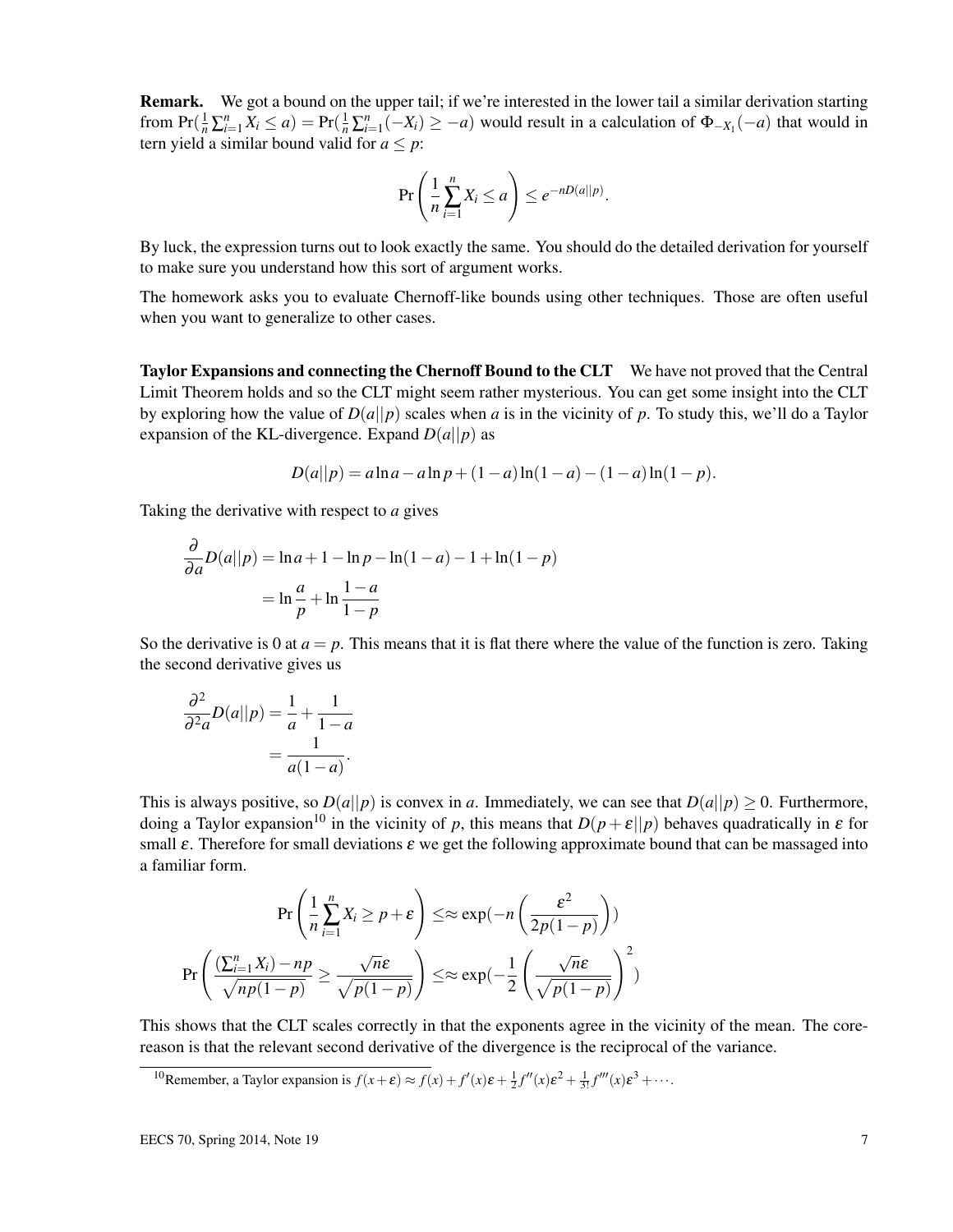It turns out that one of the most popular proofs for the CLT (the one given in EECS 126, for example) is essentially based on the idea of doing a second-order Taylor expansion and seeing what happens. Here, we've just done it in the specific context of the Binomial random variable, but the same idea holds more generally.

Not only does this Taylor expansion idea reveal where the CLT is coming from, but it also gives justification to the warning that the CLT is an approximation that is only to be used for small deviations, not large ones. You remember from your calculus classes that a Taylor expansion is not a bound: it will hug the desired function for a while, but after that, it can be either higher or lower than the desired function with no guarantees as to which way it goes.

This is worth seeing in some plots. Figure 2 shows a plot of the Divergence from the Chernoff Bound as compared with the quadratic expansion that forms the heart of the CLT. Figures 3 and 4 show how the two bounds compare to the true probabilities for the simple example of the average of a bunch of iid coin tosses.



Figure 2: This pair of plots shows how the second-order Taylor expansion (corresponding to the CLT) hugs the divergence, but can be either above or below depending on the value for *p*. This kind of variation can occur in general — it is not a phenomenon that is limited to the simple Binomial case illustrated here.

As you have done in the virtual labs, you are encouraged to duplicate these plots on your own so you can see what happens as you go to larger *n*'s and so on. Remember, even though this class has a big emphasis on doing proofs and reasoning correctly, never forget that the "experimental" component to learning is important. Play around with this stuff, make your own plots and try to do the same thing for other distributions.

You will never internalize this material until you have played with it enough on your own terms. Lecture, discussion, and reading can only take you so far. The homeworks and exams will push you a bit, but even these are no replacement for the free-form exploratory play that you need to do on your own. The virtual labs were meant to give you the tools you needed to play on your own.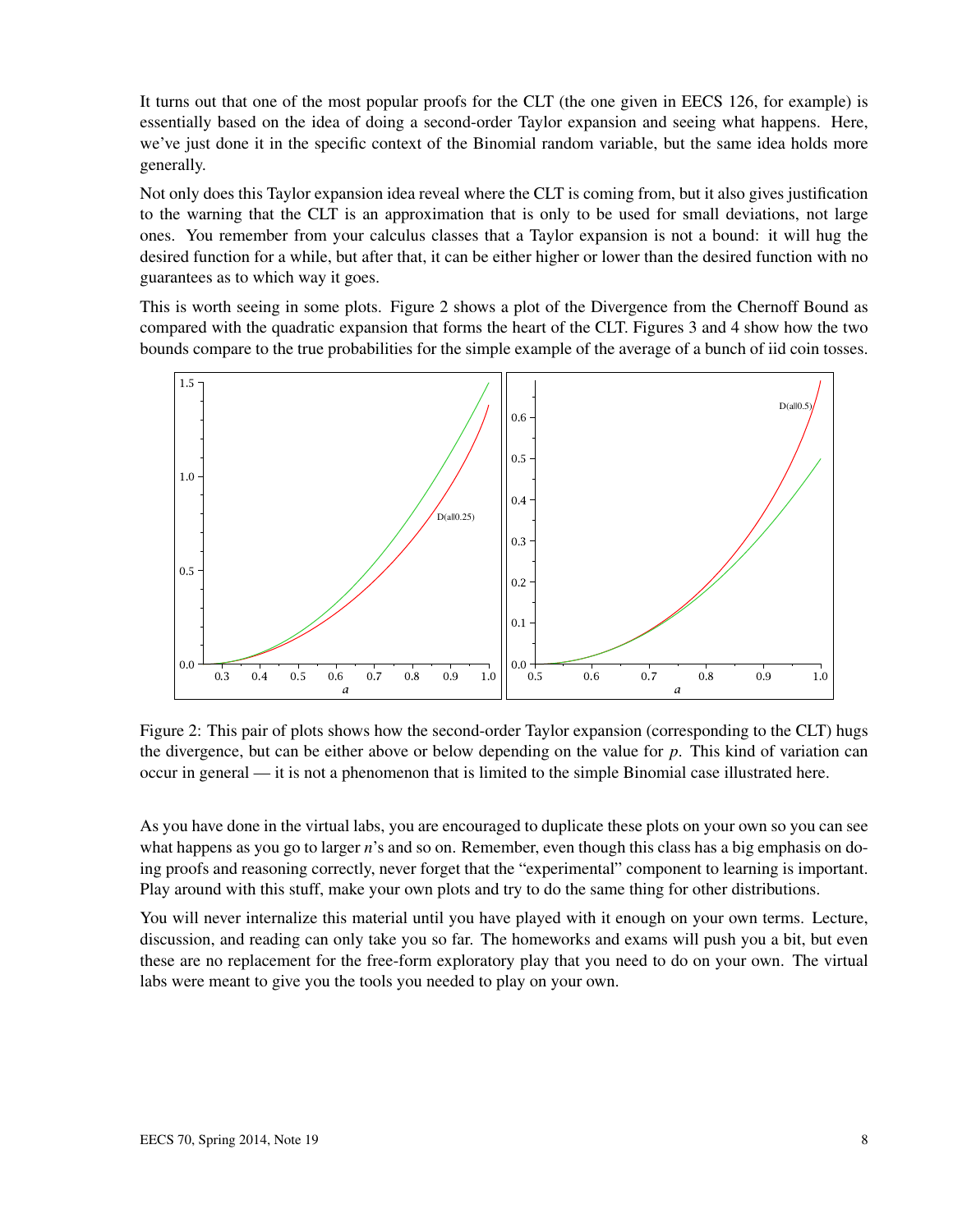

Figure 3: This plots shows how rare a deviation from the mean is as *n* varies. Notice how the true probabilities are jagged: this is due to an integer effect – it doesn't matter if  $n = 21$  or  $n = 22$ , a deviation by more than 10% still means at least two extra heads in the *n* coin tosses. The Chernoff bound matches the average slope (on a log scale) of this jagged line perfectly, but is offset: it always gives a probability that is above the true probability. The Central Limit Theorem does not give a true bound, although it interpolates through the true curves quite impressively when the deviation is small. This matches what we would expect looking at how closely the second-order Taylor expansion hugs the Divergence curve, but it also shows that the CLT is getting the sub-exponential terms correct in a way that the Chernoff bound does not. However, the CLT is a misleading estimate when the deviation is large. If you were to use it in place of a bound, it would be overly optimistic and predict much smaller probabilities than what actually happens.